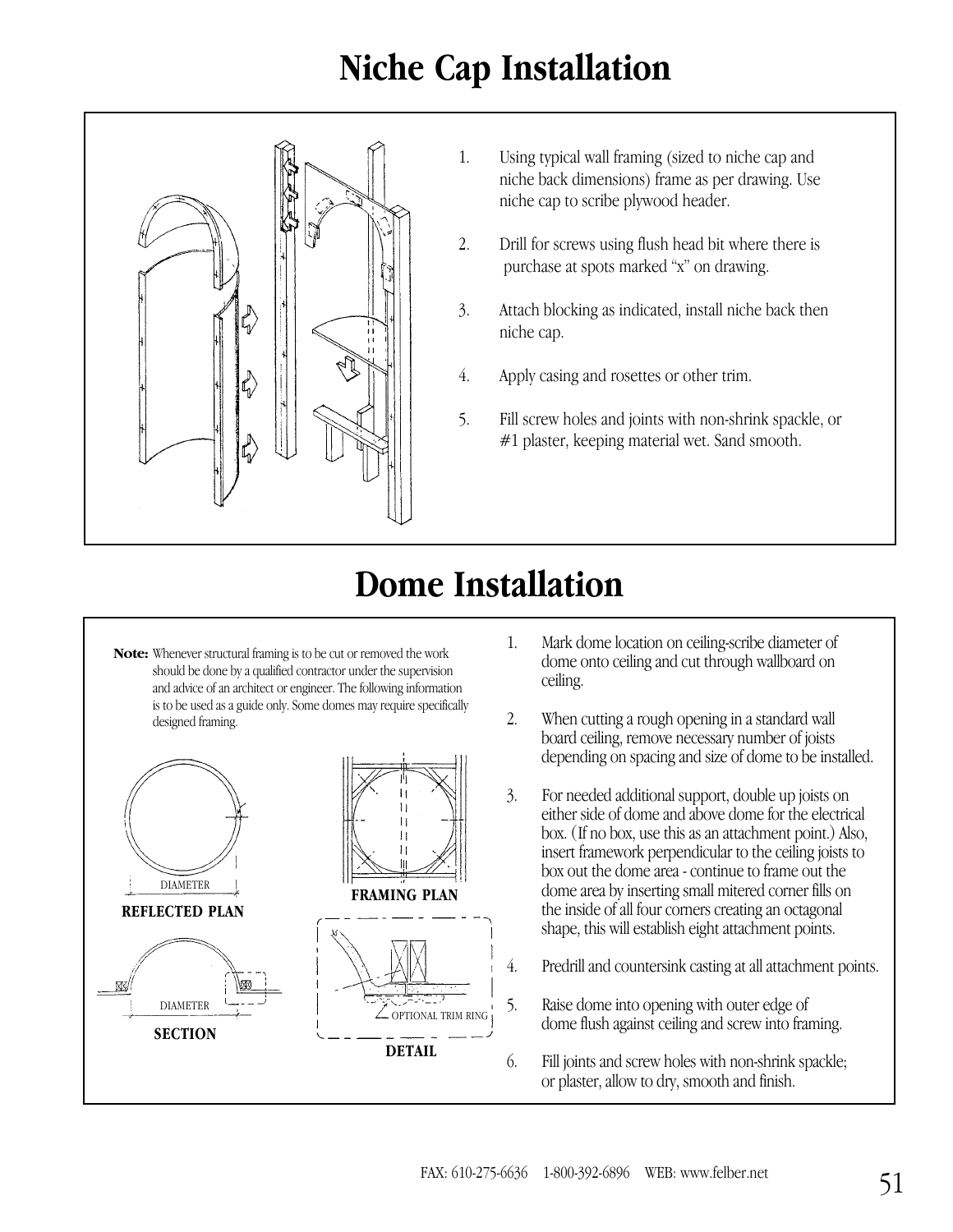### **Cornice Installation**



- 1. Using the height of the cornice, establish a horizontal reference line on wall for bottom of cornice.
- 2. Mark reference line at perimeter of room and tack a wood strip at this elevation. (Remove when complete)
- 3. Using an outside corner as a starting point, (start with inside corner if job does not require any outside corners) miter one end of casting.
- 4. Locate studs and mark stud locations on wall and castings.
- 5. Predrill and countersink casting at marked locations.
- 6. Apply construction adhesive to contact points of cornice to wall and ceiling.
- 7. Rest Cornice on wood strip and (using galvanized screws) screw cornice to studs. Optional Method of attachment: Fasten wood blocking to ceiling & wall and attach casting to wood blocking.
- 8. Fill joints and screw holes with plaster: allow to dry and sand smooth.
- 9. Fill open seams with paintable caulk where cornice meets wall and ceiling.
- 10. Prime and paint.

## **Ceiling Medallion Installation**



- 1. Locate ceiling framing and mark attachment locations on casting.
- 2. Pre-drill and countersink at attachment points.
- 3. Apply construction adhesive to casting and brace in place while screw attaching casting to structural framing.
- 4. Fill screw holes with plaster, allow to dry and sand smooth.
- 5. Fill irregularities along ceiling with paintable caulk.
- 6. Prime and paint.